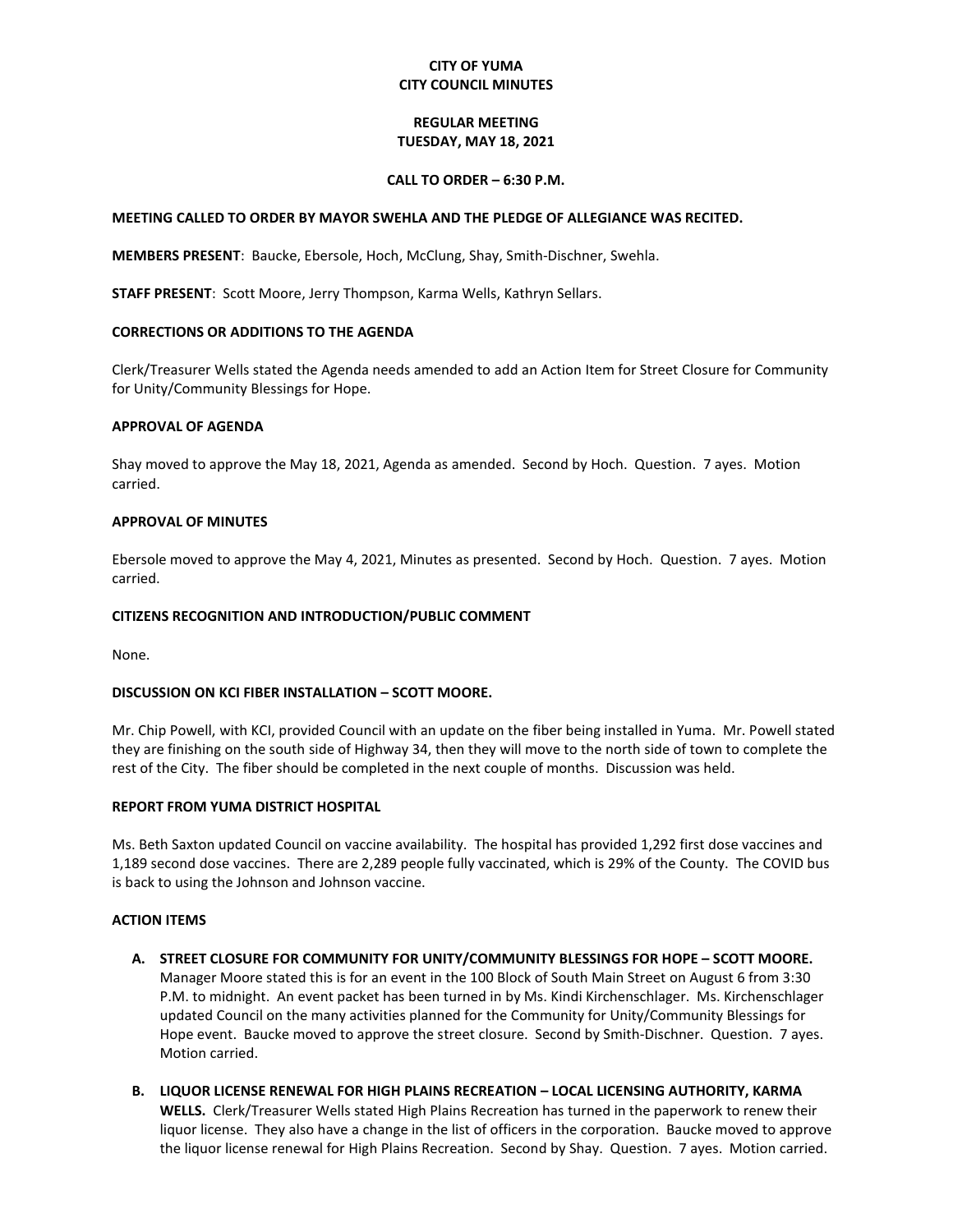**C. STREET CLOSURE FOR 5:10 TO YUMA – SCOTT MOORE.** Manager Moore stated June 19 is the 5:10 to Yuma 5K and 10K race. Ms. Alice Swanson is managing the race and would like to close the 100 block of South Main Street. Ms. Swanson stated the course is the same as it has been and will finish in the 100 block of South Main Street. Shay moved to approve the street closure for the 5:10 to Yuma. Second by Smith-Dischner. Question. 7 ayes. Motion carried.

 **D. STREET CLOSURE FOR CHAMBER CRAFT FAIR – SCOTT MOORE.** Manager Moore stated the Chamber is having a craft fair on July 3, 2021 from 9 A.M. to 5 P.M. and would like to close South Main Street from 2<sup>nd</sup> Avenue to 4<sup>th</sup> Avenue. Smith-Dischner moved to approve the street closure for the Chamber Craft Fair. Second by Ebersole. Question. 7 ayes. Motion carried.

 **E. STREET CLOSURE FOR CATHOLIC CHURCH BIBLE SCHOOL AND PARISH PICNIC – SCOTT MOORE.** Manager Moore stated the Catholic Church would like to close Fifth Avenue from Ash to the alley between Ash and Birch for Bible School and a Parish picnic. Ms. Ashley Lynch provided Council with the details of the events. Fifth Avenue would be blocked off at various times from June 13 to June 18 and from 11:30 A.M. to 3:00 P.M. on May 23. Baucke moved to approve the street closure for the Catholic Church. Second by Smith-Dischner. Question. 7 ayes. Motion carried.

 **F. APPROVAL OF BILLS – KARMA WELLS.** Clerk/Treasurer Wells provided Council with an additional list of bills. Hoch moved to approve the bills. Second by Shay. Question. 7 ayes. Motion carried.

 **G. DOT DISADVANTAGED BUSINESS ENTERPRISE – SCOTT MOORE.** Manager Moore stated this is a possibility of some monies provided by CDOT. This form, which needs signed by the Mayor, allows us to apply for the monies available. Shay moved to approve the DOT Disadvantaged Business Enterprise. Second by McClung. Question. 7 ayes. Motion carried.

 **H. PURCHASES OVER \$5000.00 – SCOTT MOORE.** Manager Moore stated this is a purchase to the repair of our trash truck. Manager Moore apologized this did not get approval before the work was completed. The purchase is for \$7,954.04. McClung moved to approve the repairs to the trash truck. Second by Ebersole. Question. 7 ayes. Motion carried.

### **ADDITIONAL BUSINESS**

None.

#### **REPORTS**

#### **CITY MANAGER, SCOTT MOORE**

Manager Moore stated the crack sealing should start next week depending on the weather. We are hoping to be able to use the local plant to save on time.

Quotes for chip sealing are being requested.

#### **CITY CLERK/TREASURER, KARMA WELLS**

Clerk/Treasurer Wells provided Council with the sales tax report.

### **CHIEF OF POLICE, JERRY THOMPSON**

Chief Thompson provided Council with the April police report.

Chief Thompson introduced Matt Yost as the newest Police Officer.